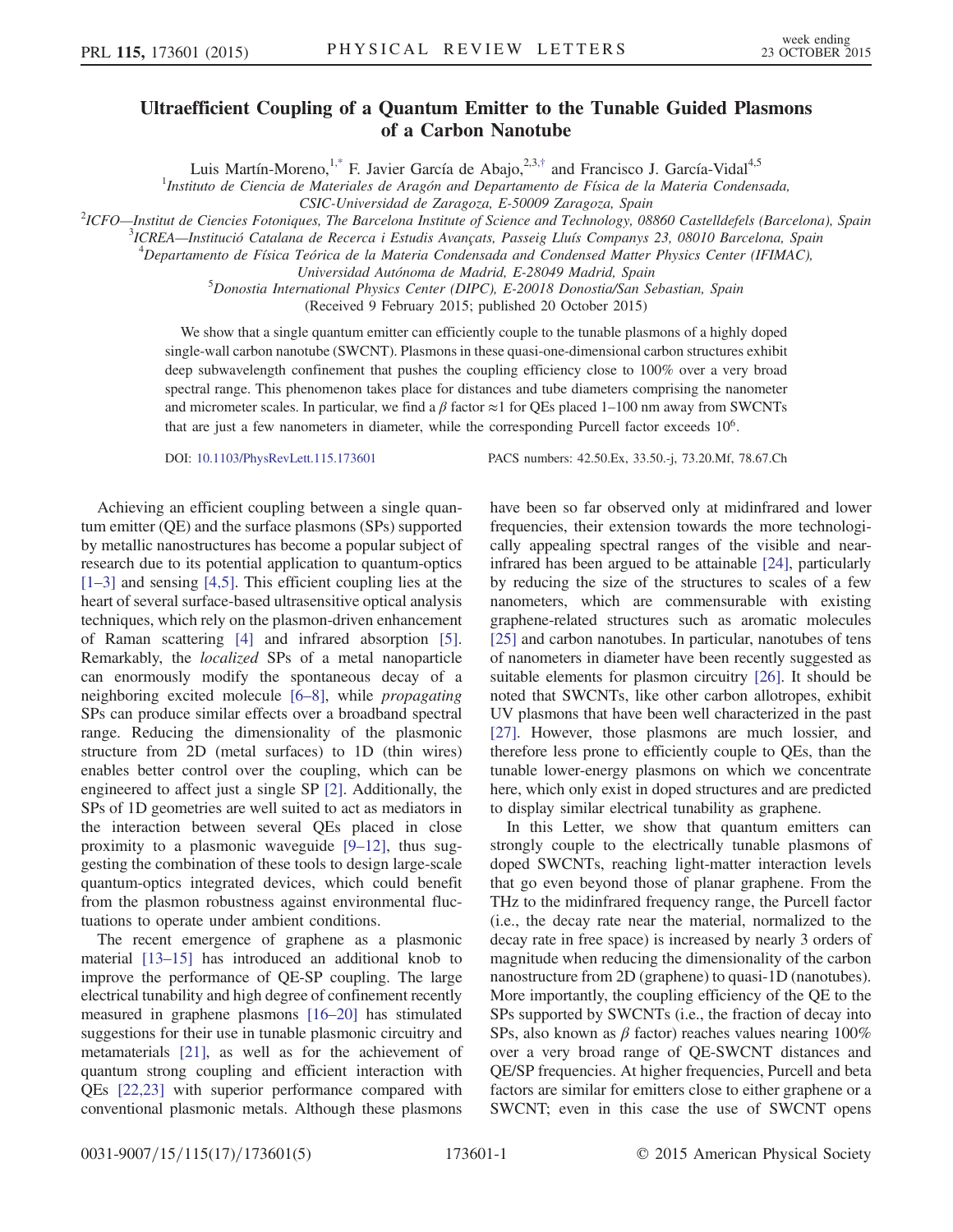<span id="page-1-0"></span>

FIG. 1 (color online). Sketch of the system under study. We consider a QE placed at a distance  $\rho - R$  from the surface of a SWCNT of radius R. Three orthogonal orientations of the emitter dipole p are considered, as shown by the red arrows.

additional possibilities because it presents a favorable dependence of the interaction on the distance compared with planar materials.

Figure [1](#page-1-0) depicts the system under study: a single QE placed at a distance  $\rho$  from the axis of a SWCNT of radius R. The emission properties of the QE are determined by its transition frequency  $\omega$  and dipole moment **p**. We assume that R is sufficiently large as to neglect curvature effects (i.e., the discreteness of the electronic bands, as well as features near the Dirac point associated with the tube chirality and finite radius). A recent study [\[24\]](#page-4-12) indicates that this approximation works well and tube chirality effects can be neglected in the description of transversal plasmons for  $R > 1$  nm under the doping conditions here considered (see below) down to the near-infrared spectral region, although narrower nanotubes require a more fundamental level of description [\[28,29\]](#page-4-16). SWCNTs have been synthesized in this size range [\[30\]](#page-4-17) and their excitonic absorption bands well characterized [31–[33\].](#page-4-18) We thus model the SWCNT as a hollow tube with the same surface conductivity  $\sigma(\omega)$  as graphene doped with the considered number of charge carriers per carbon atom. This is convenient, as it allows us to readily compare 2D graphene and 1D SWCNTs. From a more quantitative point of view, our choice is justified in the Supplemental Material [\[34\]](#page-4-19), where we show that the computed extinction cross section of SWCNT is very similar when using the local limit of the random-phase approximation (RPA) for  $\sigma(\omega)$  in graphene [\[39,40\]](#page-4-20) and the numerically computed RPA for the SWCNT [\[38\].](#page-4-21) In all calculations presented in this paper, we use realistic values for the chemical potential  $\mu_c = 1 \text{ eV}$ , corresponding to 1 charge carrier per every 52 carbon atoms, and the plasmon relaxation time  $\tau = 1$  ps, and consider that the temperature is T = 300 K. A set of calculations for  $E_F =$ 0.5 eV can be found in the Supplemental Material [\[34\]](#page-4-19), showing the robustness of the effects predicted in this work. Importantly, SPs within this model are insensitive to the sign of the doping, and the relative comparison between 2D and 1D geometry is independent of the choice of τ. However, the high Purcell factor here predicted (see below) is roughly proportional to the assumed  $\tau$ .

In this work we are most interested in situations in which both R and  $\rho$  are small compared with the light wavelength λ. Therefore, the electrostatic limit here outlined, which leads to relatively affordable analytical expressions, provides a very accurate level of description, as shown below. A comparison between results obtained with the electrostatic approach and a full electromagnetic formalism (whose derivation is given in [\[34\]](#page-4-19)) is presented in Fig. [2,](#page-2-0) whereas both approaches give nearly identical results on the scale of Figs. [3](#page-2-1) and [4.](#page-2-2)

We start our analysis by considering the screened interaction  $W(\mathbf{r}, \mathbf{r}', \omega)$ , defined as the electric scalar potential created at the position **r** by an oscillating point charge tial created at the position r by an oscillating point charge  $\exp(-i\omega t)$  placed at r'. Reciprocity implies that  $W(\mathbf{r}, \mathbf{r}', \omega)$  is symmetric with respect to the exchange of r and r' is symmetric with respect to the exchange of  $\mathbf r$  and  $\mathbf r'$ . Also, it is convenient to decompose  $W(\mathbf{r}, \mathbf{r}', \omega) = 1/|\mathbf{r} - \mathbf{r}'| + W^{\text{ind}}(\mathbf{r}, \mathbf{r}', \omega)$  as the sum of hard and induced  $1/|\mathbf{r} - \mathbf{r}'| + W^{\text{ind}}(\mathbf{r}, \mathbf{r}', \omega)$  as the sum of bare and induced interactions. This quantity allows us to obtain the plasmon interactions. This quantity allows us to obtain the plasmon characteristics, as well as the decay rate of a neighboring QE. Direct solution of Poisson's equation for both  $\mathbf r$  and  $\mathbf r'$ placed outside the tube yields [\[34\]](#page-4-19)

<span id="page-1-1"></span>
$$
W^{\text{ind}}(\mathbf{r}, \mathbf{r}', \omega) = \frac{2}{\pi} \sum_{m=0}^{\infty} (2 - \delta_{m0}) \cos[m(\varphi - \varphi')]
$$
  
 
$$
\times \int_{0}^{\infty} dk \, r_{m}(k) \cos[k(z - z')] K_{m}(k\rho) K_{m}(k\rho'),
$$
 (1)

where we use cylindrical coordinates  $\mathbf{r} = (\rho, z, \varphi)$ ,

$$
r_m(k) = \frac{-I_m^2(kR)\Delta_m}{1 + I_m(kR)K_m(kR)\Delta_m}
$$
 (2)

is the reflection coefficient for cylindrical waves,  $\Delta_m =$  $(4\pi i\sigma/\omega R)(m^2 + k^2R^2)$ , and  $I_m$  and  $K_m$  are modified Bessel functions. The integral in Eq. [\(1\)](#page-1-1) is performed over the wave vector  $k$  parallel to the axis of the nanotube, while the sum runs over components of fixed azimuthal angular momentum number m.

Plasmon resonances are signaled by their strong response for a given external perturbation, or equivalently, by the poles of  $r_m(k)$ . Here we should note that sign cancellations due to the  $exp(im\varphi)$  modulation of the induced charge along the azimuthal direction of the tube surface render the contribution of  $m \neq 0$  modes small if  $\rho$  is larger than the radius  $R$ . We thus concentrate on the dominant  $m = 0$  plasmon band, whose complex wave vector  $k_p$  is found as a function of frequency  $\omega$  from the solution to the transcendental equation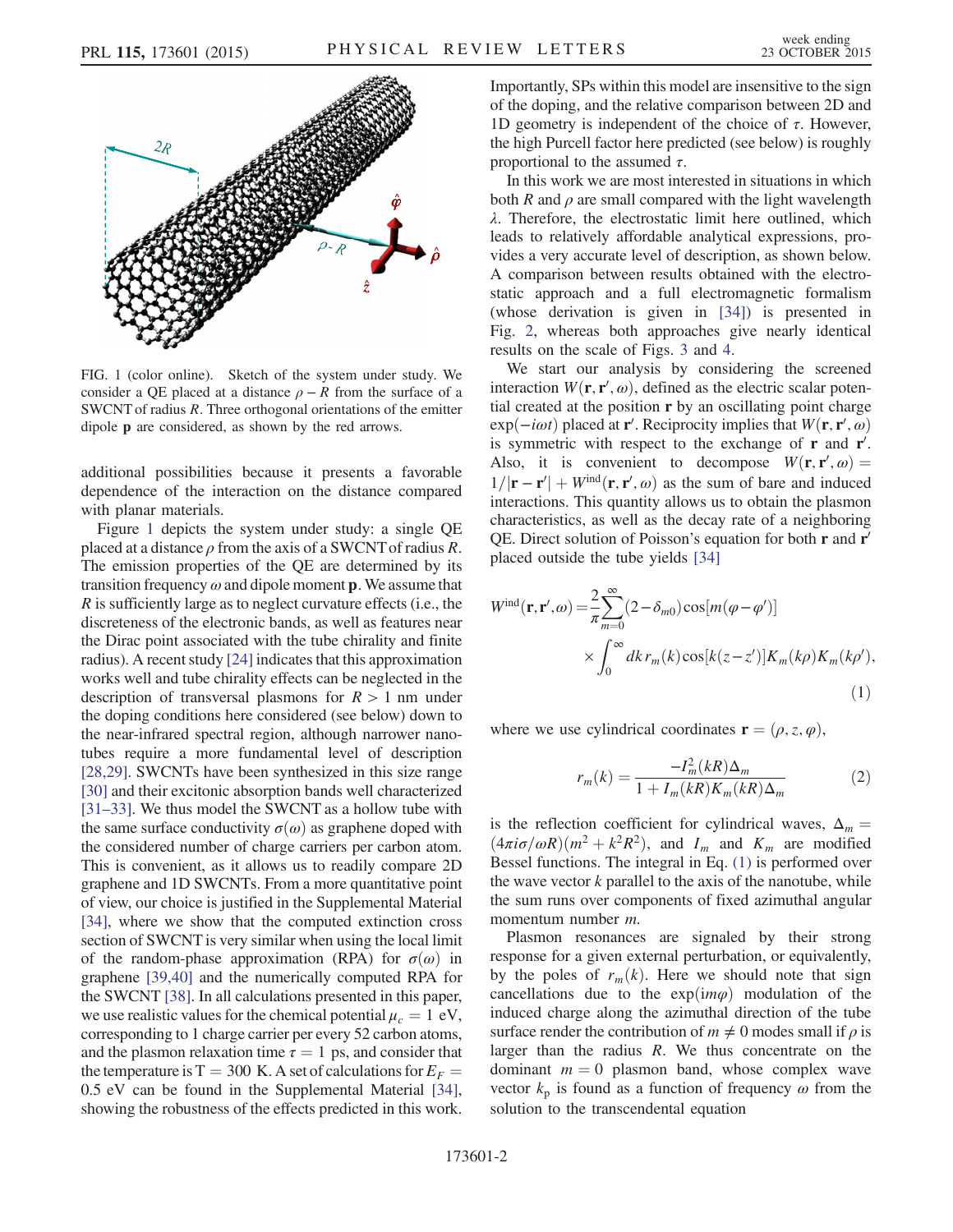<span id="page-2-0"></span>

FIG. 2 (color online). Propagation characteristics of plasmons supported by SWCNTs and the limit towards graphene. (a) Real part of the plasmon wave vector  $k_p$  as a function of the wavelength  $\lambda$  of free-space light oscillating at the same frequency for different values of the tube radius  $R$ . The plasmon wave vector is normalized to the light wave vector  $k_0 = 2\pi/\lambda$ . The limit of 2D graphene (dashed curve) is smoothly approached at large  $R$ 's. (b) The corresponding figure of merit (FOM)  $\text{Re}\{k_{\text{p}}\}/\text{Im}\{k_{\text{p}}\}$  of the guided plasmons studied in (a). Full electromagnetic theory (solid curves) is compared with the electrostatic limit (dotted curves) in both panels.

$$
\frac{\omega}{\sigma(\omega)} = -4\pi i R k_{\rm p}^2 I_0(k_{\rm p}R) K_0(k_{\rm p}R).
$$

For  $\hbar \omega \ll 2E_F$ , when the conductivity is dominated by the intraband (Drude) term, and in the limit  $\tau \to \infty$ , this transcendental equation becomes  $\omega^2 =$  $(4e^2E_F/\hbar^2)I_0(k_pR)K_0(k_pR)k_p^2R$ , which agrees with pre-<br>vious studies [41,43]. Here we consider the full PPA vious studies [41–[43\].](#page-4-22) Here we consider the full RPA expression for the conductivity, including losses and interband transitions. In Fig. [2\(a\)](#page-2-0) we show  $Re\{k_{p}\}\$ as a function of light wavelength  $\lambda$  for SWCNTs of radius R in the 2 nm–100  $\mu$ m range. This magnitude is normalized to the free-space light wave vector  $k_0 = 2\pi/\lambda$ , so that the plot directly illustrates the degree of spatial confinement of the plasmon, whose radial electric field is proportional to  $K_1(k_p \rho)$ . Whereas the case of small radius corresponds

<span id="page-2-1"></span>

FIG. 3 (color online). Purcell factor. The main panel shows the Purcell factor [Eq. [\(4\)](#page-3-0)] as a function of the distance  $\rho - R$  from the QE to the surface of a SWCNT of radius  $R = 2$  nm for several values of the free-space emission wavelength  $\lambda$  and all three possible QE dipole orientations (see Fig. [1\)](#page-1-0): radial (continuous curves), longitudinal (dashed curves), and azimuthal (dotted curves). The inset shows the corresponding Purcell factor in graphene for the same wavelengths and a dipole orientation perpendicular to the carbon plane.

to realistic SWCNTs, we also consider very large  $R$  in order to deal with graphene-coated cylinders. In this way, this figure illustrates the evolution from small tubes to planar graphene with increasing  $R$ . For comparison, we further plot the dispersion relation of the SPs supported by a graphene sheet. As discussed above, the electrostatic limit yields very accurate results for nanotubes of small radius  $(R < 100$  nm), and also for larger radius at short wavelengths. The results show that  $\text{Re}\{k_{p}\}\$ is virtually the same for graphene and carbon nanotubes for light wavelengths

<span id="page-2-2"></span>

FIG. 4 (color online).  $\beta$  factor. Fraction of decay into SPs ( $\beta$ factor) from radially ( $\|\rho$ ) and longitudinally ( $\|z\|$ ) oriented QEs under the same conditions as in Fig. [3](#page-2-1). The inset shows the  $\beta$ factor for a point dipole perpendicularly oriented to a 2D graphene sheet.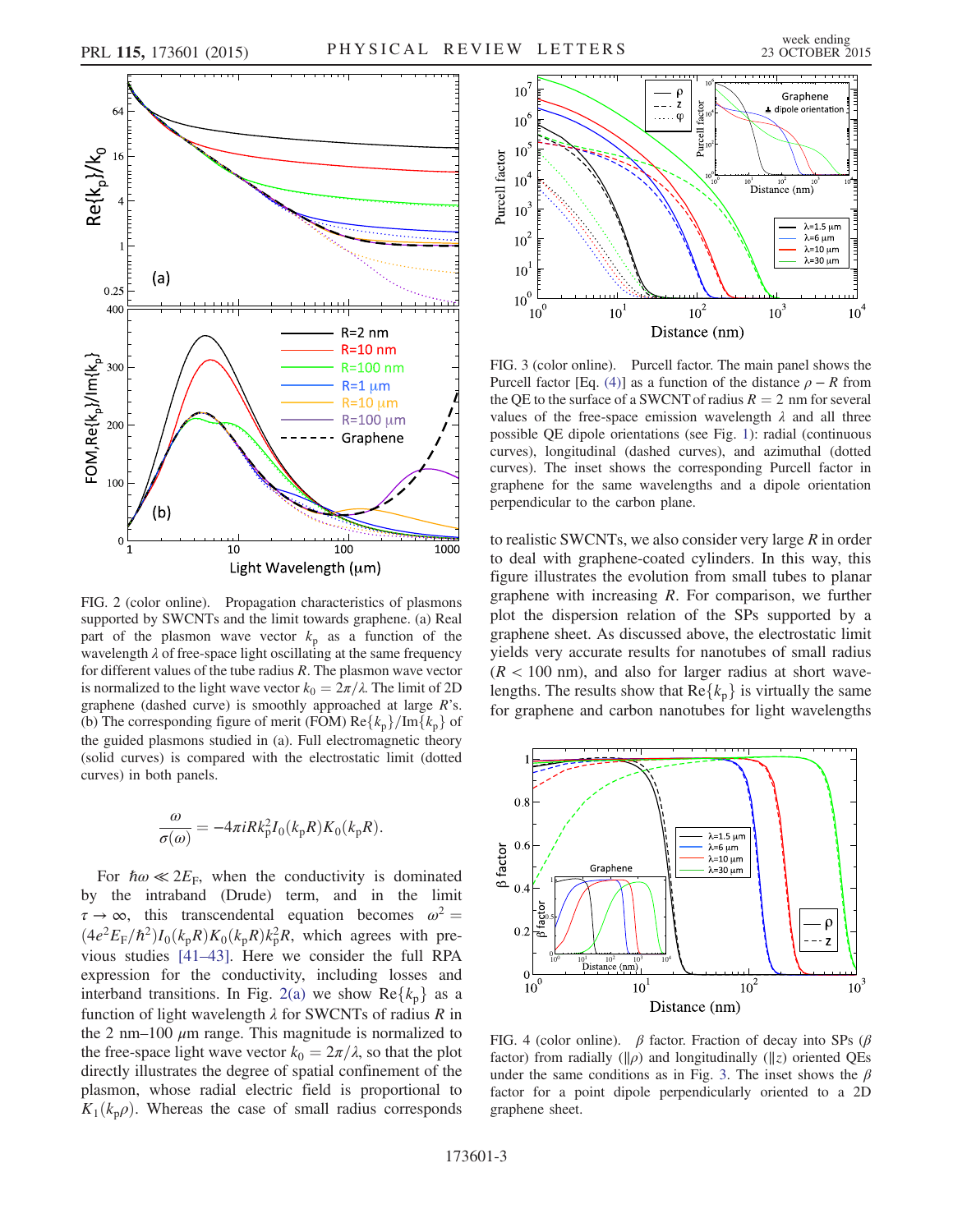$\lambda \lesssim 1.5 \mu$ m, independently of its radius. However, for  $\lambda > 1.5 \mu$ m, plasmons propagating along carbon nanotubes are more confined (larger  $\text{Re}\{k_{p}\}\$ ) than those supported by graphene, and their confinement increases with decreasing R. This suggests that SWCNTs are better suited to produce enhanced coupling with QEs in this spectral range.

The ratio between the real and imaginary parts of  $k_p$  is also an important magnitude, typically used as a figure of merit (FOM=Re $\{k_p\}$ /Im $\{k_p\}$ ) for evaluating the plasmon attenuation length of SPs. This FOM is plotted in Fig. [2\(b\)](#page-2-0) as a function of  $\lambda$  for SWCNTs of different radius R. Remarkably, these SPs possess a larger FOM than those of graphene for spectral and geometrical-parameter ranges in which they also exhibit tighter confinement, as noted above (see 1.5  $\mu$ m <  $\lambda$  < 100  $\mu$ m region). These characteristics are very beneficial for the design of efficient coupling schemes between several QEs mediated by SPs.

A convenient way of assessing the strength of the QE-SP coupling consists in analyzing the rate of spontaneous emission, Γ. In particular, the Purcell factor  $P = \Gamma/\Gamma_0$ , where  $\Gamma_0$  is the decay rate in vacuum, is directly related to the ratio of the plasmon resonance quality factor to the mode volume. For a point dipole **p** located at **r**, it can be calculated as [\[44\]](#page-4-23)

<span id="page-3-1"></span>
$$
P = 1 + \frac{3}{2p^2 k_0^3} \text{Im}\{\mathbf{p} \cdot \mathbf{E}^{\text{ind}}(\mathbf{r})\},\tag{3}
$$

where  $\mathbf{E}^{\text{ind}}(\mathbf{r})$  is the field induced by the dipole at its own position, which can be in turn obtained from the screened interaction as  $\mathbf{E}^{\text{ind}}(\mathbf{r}) = -\vec{\nabla}_{\mathbf{r}}[(\mathbf{p} \cdot \vec{\nabla}_{\mathbf{r}})W^{\text{ind}}(\mathbf{r}, \mathbf{r}', \omega)]|_{\mathbf{r}' = \mathbf{r}}$ .<br>Hsing Eq. (1) and specifying for dipoles oriented along interaction as  $\mathbf{E}^{-1}(\mathbf{r}) = -\mathbf{v}_{\mathbf{r}}[(\mathbf{p} \cdot \mathbf{v}_{\mathbf{r}}')w^{-1}(\mathbf{r}, \mathbf{r}, \omega)]|_{\mathbf{r}'=\mathbf{r}}$ .<br>Using Eq. [\(1\)](#page-1-1) and specifying for dipoles oriented along the three orthogonal directions shown in Fig. [1,](#page-1-0) we find

<span id="page-3-0"></span>
$$
P_{\rho} = 1 - \frac{3}{\pi k_0^3} \sum_{m=0}^{\infty} b_m \int_0^{\infty} dk k^2 [K'_m(k\rho)]^2 \text{Im}\{r_m(k)\}, \tag{4a}
$$

$$
P_z = 1 - \frac{3}{\pi k_0^3} \sum_{m=0}^{\infty} b_m \int_0^{\infty} dk k^2 K_m^2(k\rho) \text{Im}\{r_m(k)\}, \qquad (4b)
$$

$$
P_{\varphi} = 1 - \frac{6}{\pi k_0^3} \sum_{m=1}^{\infty} c_m \int_0^{\infty} dk K_m^2(k\rho) \text{Im}\{r_m(k)\},\tag{4c}
$$

where  $K'_m(z) = dK_m(z)/dz$ ,  $b_m = (2 - \delta_{m0})$ , and  $c_m = m^2/a^2$  Incidentally this formalism can be easily adapted  $m^2/\rho^2$ . Incidentally, this formalism can be easily adapted to cope with QEs of non-negligible size compared with λ or  $\rho$  simply by considering a more delocalized transition current beyond the dipole approximation, leading to a modified form of Eq. [\(3\)](#page-3-1), which might be useful to account for finite-size effects of infrared QEs [\[45\].](#page-4-24)

In Fig. [3](#page-2-1), we study the QE-SWCNT distance dependence of  $P_{\rho}$ ,  $P_{\varphi}$ , and  $P_{z}$  for tubes of radius  $R = 2$  nm and for several QE emission wavelengths  $\lambda$  in the 1.5–30  $\mu$ m range. The highest Purcell factor is observed for radial orientation, as expected from the  $-1/\rho$  divergence of the induced field at small separations, whereas the azimuthal orientation renders poor coupling because it is only contributed by  $m \neq 0$  SPs. The comparison between the Purcell factor associated with either SWCNTs or graphene (see inset to Fig. [3\)](#page-2-1) for the corresponding optimal QEdipole orientations ( $P_\rho$  for SWCNTs and perpendicular to the 2D carbon sheet for graphene) is revealing. As soon as  $\lambda$ is large enough so that the mode confinement is stronger in 1D SWCNTs than in 2D graphene, not only the Purcell factor is higher for the nanotube, but their spatial dependences are very different: whereas for graphene the Purcell factor increases rapidly towards short separations due to the dominant role of nonradiative channels, for SWCNTs this increase is much less pronounced.

As mentioned above, a high coupling efficiency between QEs and propagating SPs is a key ingredient to achieve many of the proposed functionalities within the field of waveguide QED. In Fig. [4](#page-2-2) we show the  $\beta$  factor as a function of the QE-SWCNT distance for several values of the QE frequency. This magnitude can be evaluated by calculating the contribution of the SP pole to the integrals of Eq. [\(4\)](#page-3-0). We evaluate the  $\beta$  factor near a SWCNT of radius  $R = 2$  nm for the two optimal QE orientations, radial (ρ) and longitudinal  $(z)$ . For comparison, we plot in the inset the evolution of the coupling efficiency for a QE near a graphene layer, with its dipole oriented perpendicularly to the 2D carbon plane. The coupling efficiency for SWCNTs reaches 100% over a very broad range of distances: for the optimal orientation (radial),  $β$  is close to 1 for distances ranging from 1 nm to  $1 \mu m$  (spanning 3 orders of magnitude). Importantly, this high coupling efficiency extends over a very broad range of frequencies and is even larger in the very low frequency regime. Our results imply that the quenching phenomenon (i.e., when the QE emission is dominated by nonradiative decay channels) only appears at very short distances (<1 nm) for QEs coupled to SWCNTs. In opposition to other metallic systems, SWCNTs present the crucial advantage of not requiring a spacer to avoid quenching of QEs at small separations. We attribute this reduction of quenching to the very small quantity of material that binds the EM fields to the carbon nanotube. In contrast, in graphene a high coupling efficiency is only observed within a much narrower range of distances, and quenching shows up at distances below ∼10 nm even for midinfrared frequencies (see inset of Fig. [4](#page-2-2)).

The strong interaction here predicted between QEs and the plasmons of SWCNTs opens new possibilities to implement waveguide QED schemes. It is worth noting that electrical contacts between gates and carbon nanotubes have been extensively studied for their potential as nanoelectronics elements, thus facilitating the design of practical electrical doping schemes. This combination of classical electrical tunability and efficient coupling with